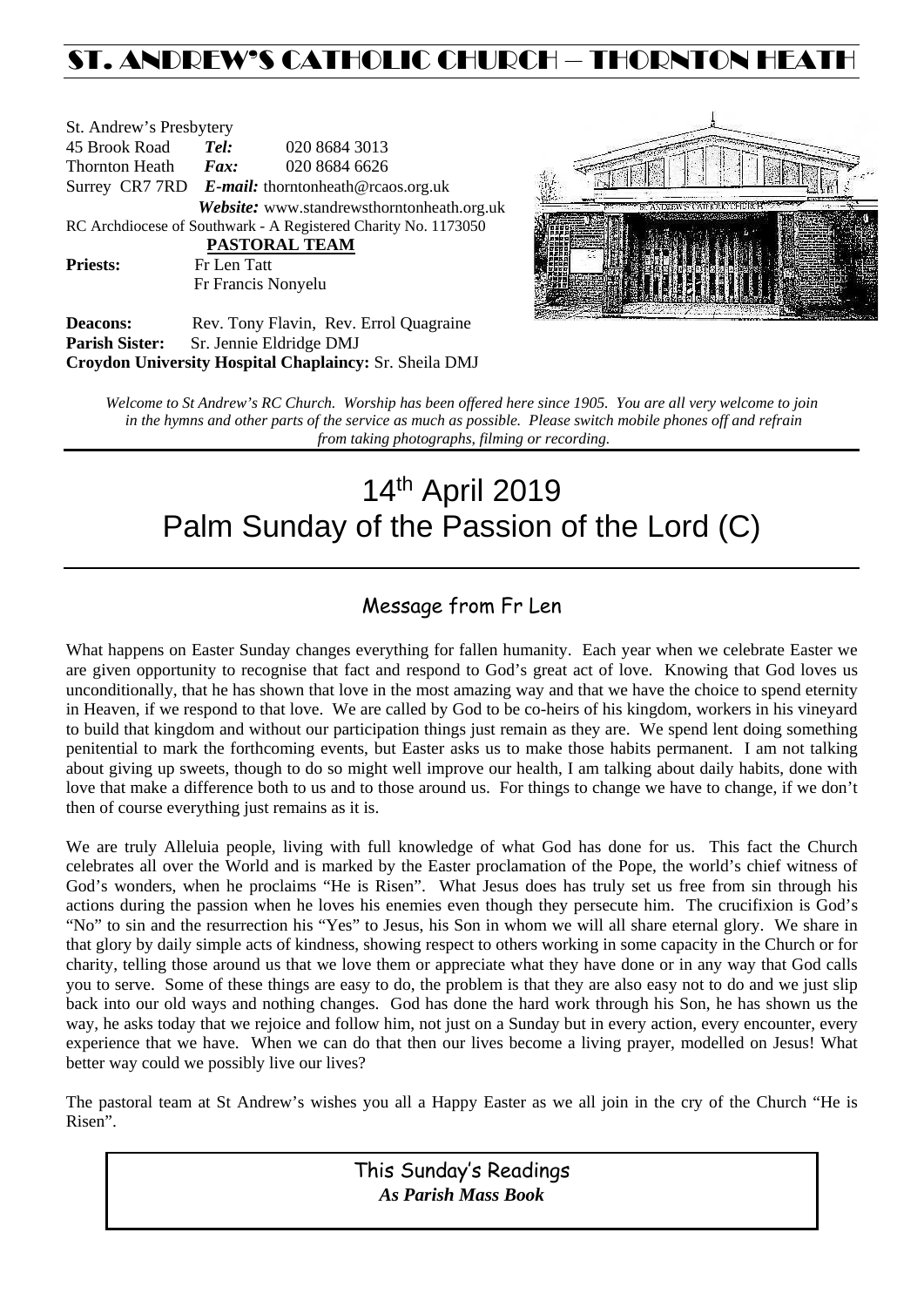## Diary for the Week

|                                                        | 6.00pm (Saturday)  | First Mass of Sunday                            | Vigil Mass, Parishioners                      |
|--------------------------------------------------------|--------------------|-------------------------------------------------|-----------------------------------------------|
| Sunday 14th April<br><b>Palm Sunday of the Passion</b> |                    |                                                 |                                               |
| of the Lord                                            | 9.30am             | Mass (please gather in hall)                    | Irene Smith RIP (Anniv)                       |
|                                                        | 11.30am            | Mass (please gather in hall)                    | Ogwule Family                                 |
| Palms blessed and                                      | 5.00pm             | <b>Rosary</b>                                   |                                               |
| distributed at all Masses                              | $5.15 - 5.45$ pm   | <b>Exposition and Benediction</b>               |                                               |
|                                                        | 6.00 <sub>pm</sub> | <b>Mass</b>                                     | Special Intention                             |
|                                                        | $7.00 - 9.00$ pm   | <b>Choir practice</b>                           |                                               |
|                                                        | $7.00 - 9.00$ pm   | <b>Charismatic Prayer Group</b>                 |                                               |
| Monday 15 <sup>th</sup> April                          | 7.30am             | <b>Mass</b>                                     | Catherine Barrie RIP                          |
| $Is 42:1-7$                                            | 10.00am            | <b>Mass</b>                                     | Ana Rita Fernandes RIP (Anniv)                |
| John 12:1-11                                           | 12noon             | <b>Mass in Hospital</b>                         |                                               |
|                                                        | 7.00pm             | <b>Parish Penitential Service</b>               |                                               |
| Tuesday 16th April                                     | 7.30am             | Mass                                            | Isichei Family (Intentions)                   |
| $Is 49:1-6$                                            | 10.00am            | <b>Mass</b>                                     | Anton Benedict RIP (Anniv)                    |
| Jn 13:21-33. 36-38                                     | 7.00pm             | R.C.I.C. (rehearsals)                           |                                               |
|                                                        | 7.45pm             | R.C.I.A. (hall annex)                           |                                               |
| Wednesday 17th April                                   | 7.30am             | <b>Mass</b>                                     | Fr Huebert Miranda (w/b)                      |
| Is 50:4-9                                              | 10.00am            | <b>Mass followed by Stations</b>                |                                               |
| Mt 26:14-25                                            |                    | of the Cross                                    | Virginia & Valente Athayde RIP                |
|                                                        |                    |                                                 |                                               |
|                                                        | 7.30pm             | <b>Legion of Mary (hall)</b>                    |                                               |
| Thursday 18th April                                    | 9.30am             | Morning Prayer                                  |                                               |
| <b>Holy Thursday</b>                                   | 8.00pm             | <b>Mass of the Lord's Supper</b>                |                                               |
| Ex 12:1-8, 11-14                                       |                    | watching until midnight                         |                                               |
| Jn 13:1-15                                             | 11.45pm            | <b>Night Prayer</b>                             |                                               |
| Friday 19th April                                      | 9.30am             | Morning Prayer                                  |                                               |
| <b>Good Friday</b>                                     | 10.45am            | <b>Children's Stations of the</b>               |                                               |
| <b>Fasting &amp; Abstinence</b>                        |                    | <b>Cross</b>                                    |                                               |
| Is 52:13-53:12                                         | 12noon             | <b>Walk of Witness</b>                          |                                               |
| Jn 18:1-19:42                                          | 12.30pm            | <b>CAFOD Lunch (hall)</b>                       |                                               |
|                                                        | 3.00pm             | <b>Solemn Liturgy of Good</b>                   |                                               |
|                                                        |                    | Friday                                          |                                               |
|                                                        | 8.00pm             | <b>Stations of the Cross</b>                    |                                               |
| Saturday 20 <sup>th</sup> April                        | 9.30am             | <b>Morning Prayer</b>                           |                                               |
|                                                        |                    |                                                 | Parishioners                                  |
| <b>Holy Saturday</b>                                   | 8.30pm             | <b>Easter Vigil</b>                             |                                               |
| Rom 6:3-11, Luke 24:1-12                               |                    |                                                 |                                               |
| Sunday 21st April                                      | 9.30am             | Mass                                            | Uchechi Duyugbor (Birthday)                   |
| <b>Easter Sunday of the</b>                            | 11.30am            | <b>Mass</b>                                     | Madeline Victoire (90 <sup>th</sup> Birthday) |
| <b>Resurrection of the Lord</b>                        | 6.00 <sub>pm</sub> | <b>Mass</b>                                     | Cathy Giraud RIP (Anniv)                      |
|                                                        | $7.00 - 9.00$ pm   | <b>Charismatic Prayer Group</b>                 |                                               |
| Monday 22 <sup>nd</sup> April                          | 10.00am            | Mass                                            | <b>Anniversary Mass</b>                       |
| <b>Easter Monday</b>                                   |                    |                                                 |                                               |
| Acts 2:14. 22-33, Mt 28:8-15                           |                    |                                                 |                                               |
| Tuesday 23rd April                                     | 7.30am             | Mass                                            | G. K. G. Fernandes                            |
| Acts 2:36-41                                           | 10.00am            | <b>Mass</b>                                     | Adrian Freeman RIP (Anniv)                    |
| Jn 20:11-18                                            |                    |                                                 |                                               |
| Wednesday 24th April                                   | 7.30am             | Mass                                            | Maura Tiernan RIP                             |
| Acts 3:1-10                                            | 10.00am            | Mass                                            | Nese & Family                                 |
| Lk 24:13-35                                            | 2.00 <sub>pm</sub> | <b>Active Retirement Group</b>                  |                                               |
|                                                        | 7.30pm             | <b>Legion of Mary (hall)</b>                    |                                               |
| Thursday 25 <sup>th</sup> April                        | 7.30am             | <b>Mass</b>                                     | A. McCabe                                     |
| St Mark                                                | 10.00am            | <b>Mass</b>                                     | Special Intention of C.C.                     |
| Acts 3:11-26, Lk 24:35-48                              | $7.00 - 8.30$ pm   | <b>Cubs (St James the Great)</b>                |                                               |
| Friday 26th April                                      | 7.30am             | <b>Mass</b>                                     | Sr. Ancilla D'Souza RIP (Anniv)               |
| Acts 4:1-12, Jn 21:1-14                                | 10.00am            | Mass                                            | John & Errol RIP                              |
| Saturday 27th April                                    | 9.30am             | <b>Mass</b>                                     | Julius Fernandes RIP                          |
| Acts 4:13-21                                           | $9.50 - 11.15$ am  | <b>First Holy Communion</b>                     |                                               |
| Mk 16:9-15                                             | $10.00 - 10.30$ am | <b>Confessions</b>                              |                                               |
|                                                        | $5.00 - 5.30$ pm   | <b>Confessions</b>                              |                                               |
|                                                        | 6.00 <sub>pm</sub> | First Mass of Sunday                            | Myra O'Shea RIP (Anniv)                       |
|                                                        | 7.00pm             | <b>Feast of St George</b><br>celebration (hall) |                                               |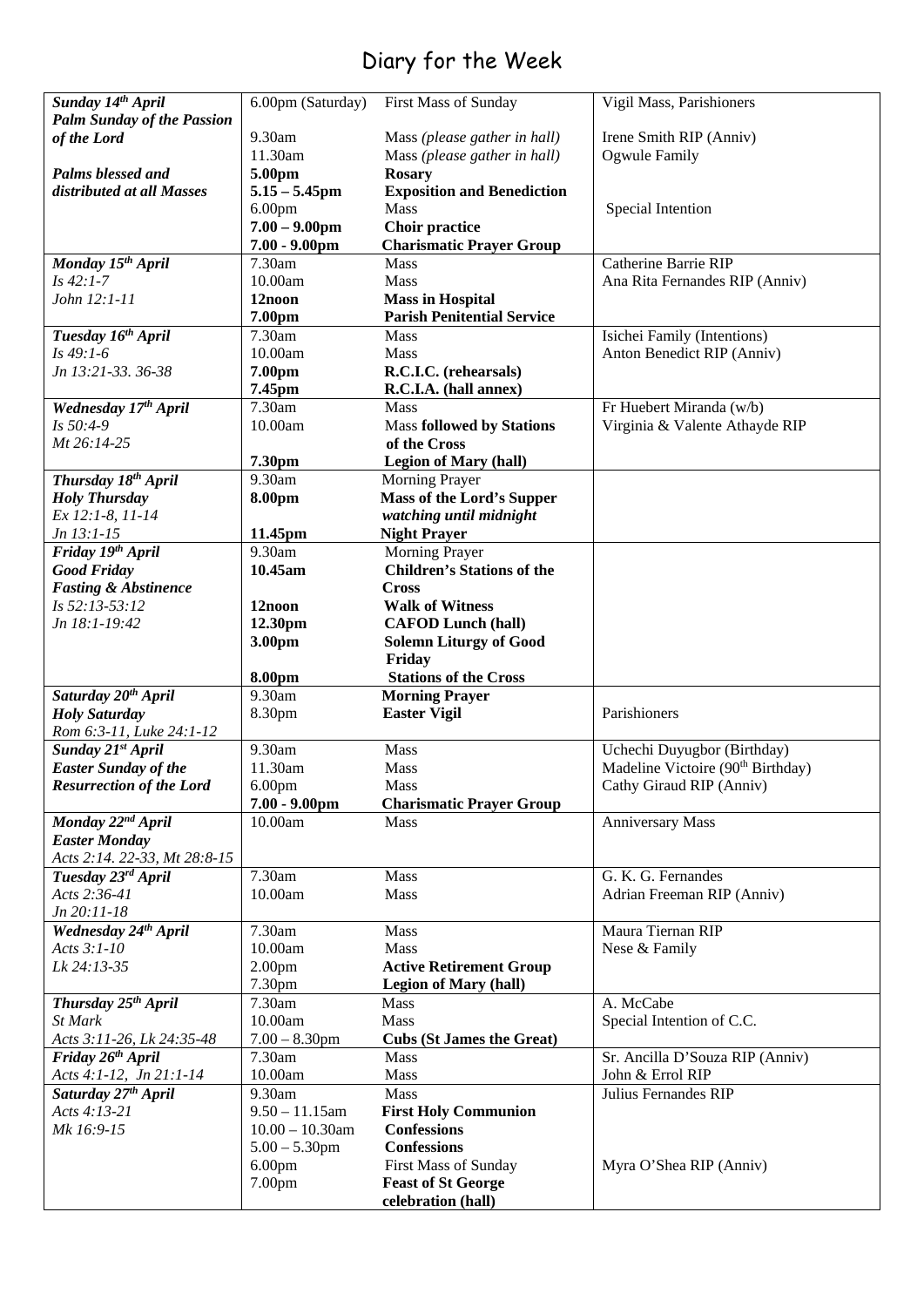| Sunday 28 <sup>th</sup> April    |                                             | $9.30$ am          | <b>Mass</b>                        | Joseph Phokeerdoss RIP |  |  |
|----------------------------------|---------------------------------------------|--------------------|------------------------------------|------------------------|--|--|
| $2nd$ Sunday of Easter           |                                             | 11.30am            | <b>Mass</b>                        | <b>Holy Souls</b>      |  |  |
|                                  |                                             | 3.00 <sub>pm</sub> | <b>Mass: Anointing of the sick</b> |                        |  |  |
|                                  |                                             | 5.00pm             | <b>Rosary</b>                      |                        |  |  |
|                                  |                                             | $5.15 - 5.45$ pm   | <b>Exposition and Benediction</b>  |                        |  |  |
|                                  |                                             | 6.00 <sub>pm</sub> | <b>Mass</b>                        | Parishioners           |  |  |
|                                  |                                             | $7.00 - 9.00$ pm   | <b>Charismatic Prayer Group</b>    |                        |  |  |
|                                  | Money Matters                               |                    |                                    |                        |  |  |
| <b>Collection Last Sunday</b>    |                                             | £1,322.33          |                                    |                        |  |  |
| Payment by Standing Order        |                                             |                    | £ $700.00$                         |                        |  |  |
| Total offertory                  |                                             | £2,022.33          |                                    |                        |  |  |
|                                  | Second collection Holy Places (Good Friday) |                    |                                    |                        |  |  |
| Thank you for your generosity    |                                             |                    |                                    |                        |  |  |
| Altar Servers<br>Church Cleaners |                                             |                    |                                    |                        |  |  |
| This week                        | Team 3                                      |                    | This week                          | Sancho's Dusters       |  |  |
| Next week                        | Team 1                                      |                    | Next week                          | St Jude's Group        |  |  |
|                                  | Team 2 (28.4.19)                            |                    |                                    | Judie's Crew (1.5.19)  |  |  |
|                                  |                                             |                    |                                    |                        |  |  |

### St. Andrew's Parish Notices

#### **CELEBRATION FOR THE FEAST OF ST GEORGE: SATURDAY 27TH APRIL**

Tickets will be on sale after all weekend Masses. There will be music, a licensed bar and a raffle.

#### **THE CHOIRS**

The Choirs will be practicing for the Triduum services tonight 14<sup>th</sup> April from 7 - 9 pm in the Church. Extra choir members are always welcome. Please contact Mary Cameron 07928 670639.

#### **EASTER TIMETABLE**

Parish Penitential Service: Please join us on Monday 15<sup>th</sup> April at 7.00pm as we will be holding our Parish Penitential Service. This is a great way to prepare for Easter and there will be other Priests available to hear individual confessions.

**Children's Stations of the Cross on Good Friday:** All children taking part in the Stations of the Cross on Good Friday, please come along at 10am to get costumes and be ready. Further info contact Ized 07798 941387 or Bernadette 07729 322571.

**Easter Saturday Blessing of food:** There will be the Blessing of Food during the 9.30am Morning Prayer. This is a Polish tradition which we very much hope that you will take part in. During Morning Prayer on Easter Saturday, items of food – ham, eggs, bread, are blessed which will be consumed on Easter Sunday.

#### **Good Friday:** This is a day of Fasting and Abstinence.

The Good Friday collection is for the Holy Places. The places connected with Our Lord's Passion have always been centres of veneration and pilgrimage. This collection is sent for their upkeep and to help maintain Christian schooling in the area.

**The Ecumenical Walk of Witness:** Please join us on Good Friday for the Walk starting at the job centre in Thornton Heath High Street at 12 noon. There is an informal walk with the processional cross from St Andrew's Church. We will be joined by congregations from four other local Churches. It is the only ecumenical, public event of the year. This is your opportunity to share with local people the true meaning of Good Friday and show that Christianity is alive and well in Thornton Heath. All are welcome. If you would like to help in the preparations please ring Mary Cameron (0208 689 8360 or 07928 670 639).

**Good Friday CAFOD Lunch:** Please join us in the hall on Good Friday at 12.30pm for the CAFOD lunch (soup and rolls) after the walk. All proceeds raised will go directly to CAFOD. Everyone is very welcome.

Please collect your Easter card from the porch with all the information about our services for Easter. Also there are the Easter collection envelopes. The Easter collection is for our Priests of the Parish and with the Christmas collection forms the main part of their personal income.

#### **EUCHARISTIC MINISTERS**

Please can all Eucharistic Ministers collect and sign for their Safeguarding Code of Conduct guidelines. This has been issued by the Archdiocese of Southwark Safeguarding Office and it is important that everyone takes a copy to read. Collect your copy and sign your name on the small table outside of the Priest Sacristy.

#### **GHANAIAN COMMUNITY MEETING**

The group are meeting on Sunday  $21<sup>st</sup>$  April after the 11.30am Mass.